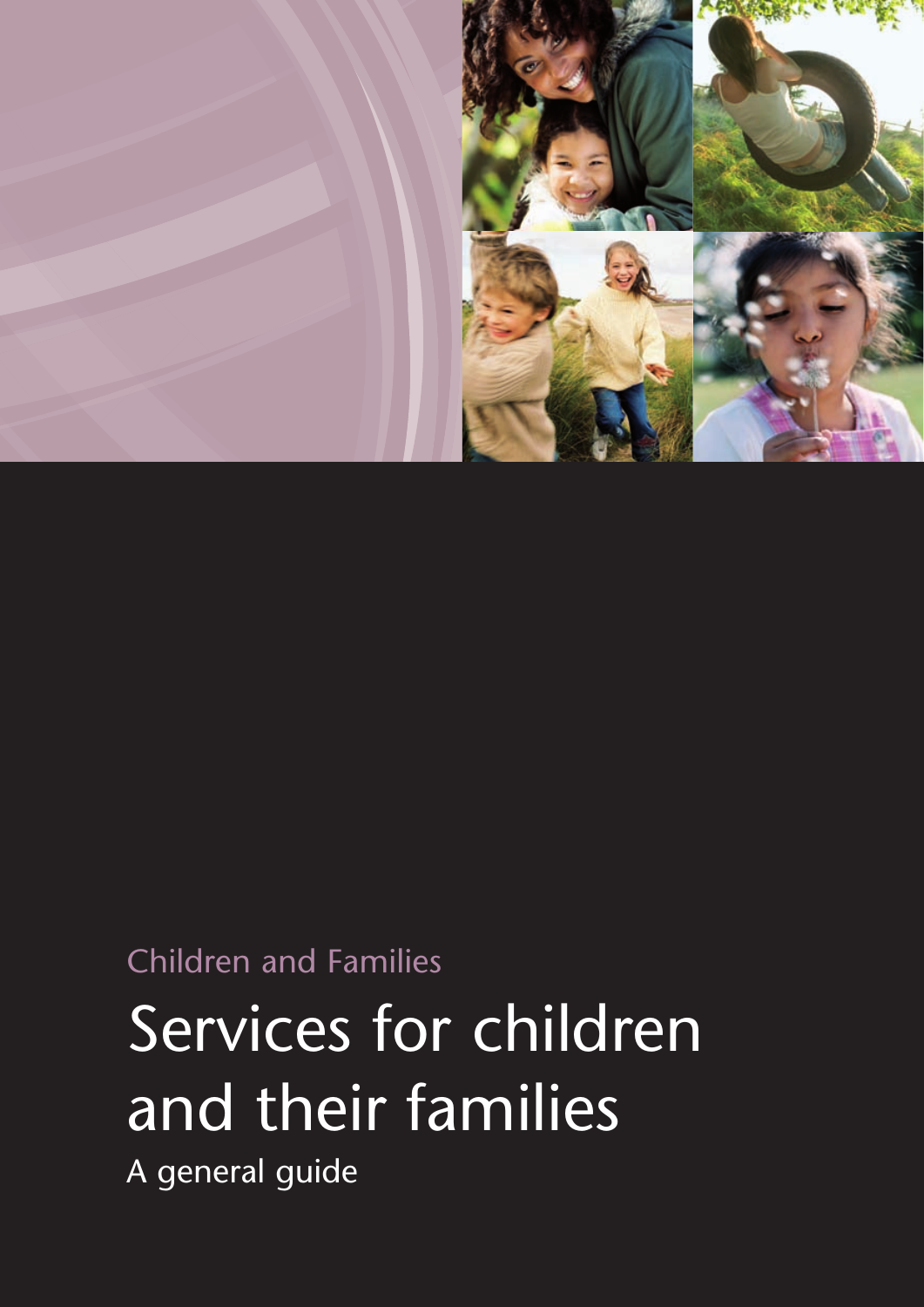All photographs in this publication have been posed by models.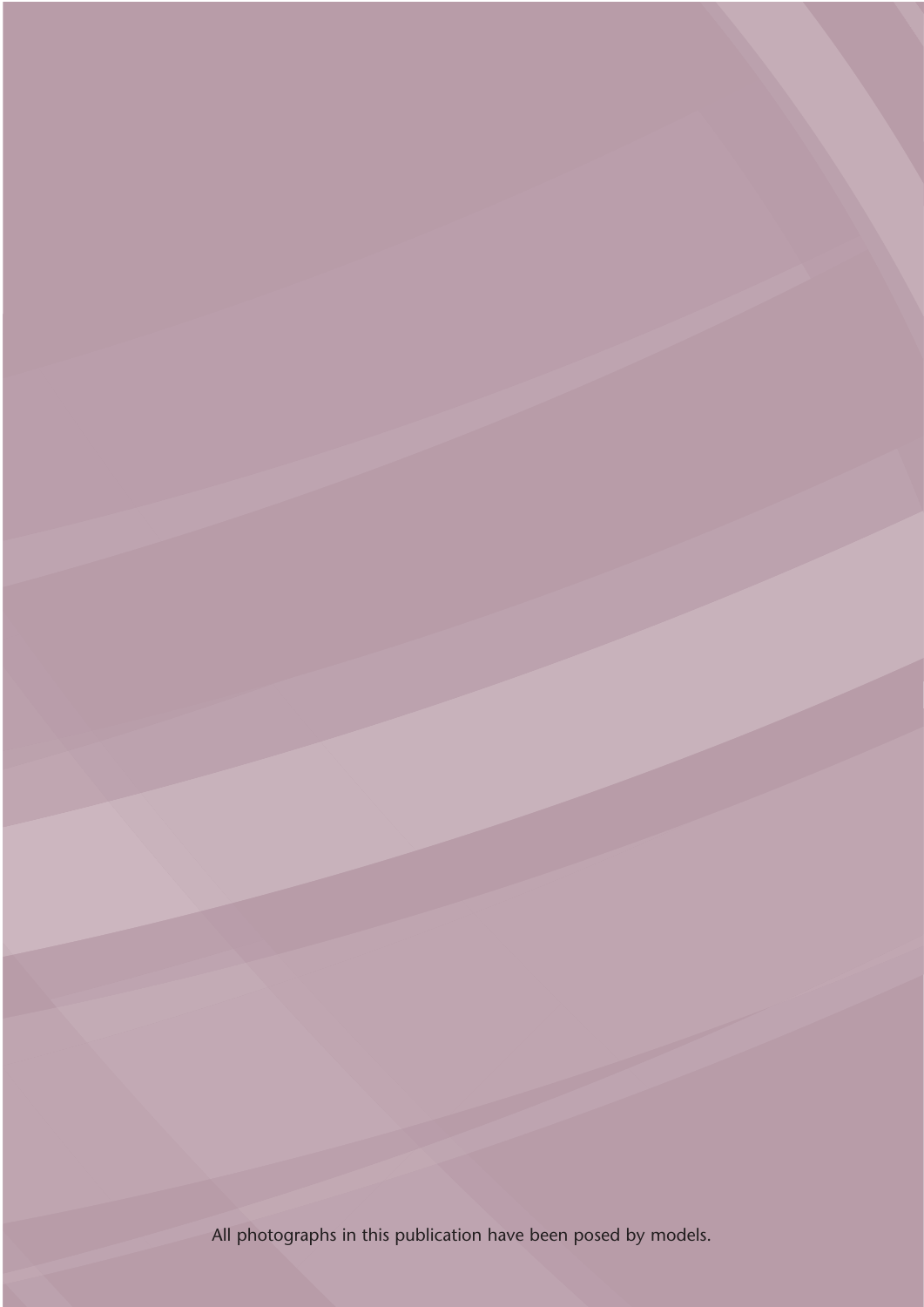# Services for children and their families a general guide



S ome children, young people<br>
S and their families need help and their families need help and support from the Children and Families Service.

This booklet gives details of the help available and also tells you how to go about getting that help.

#### **INTRODUCTION**

Services are provided following an assessment of your needs by social workers who work in the Children and Families Service section of the city council's Children and Young People's Services.

#### **We provide services which:**

- Help children and young people live at home with their families
- Keep them safe from abuse or neglect
- Support children and young people who are caring for others
- Help those with a disability
- Help parents to help their children reach their full potential
- Help children and young people with special needs
- Look after children and young people who can no longer live at home.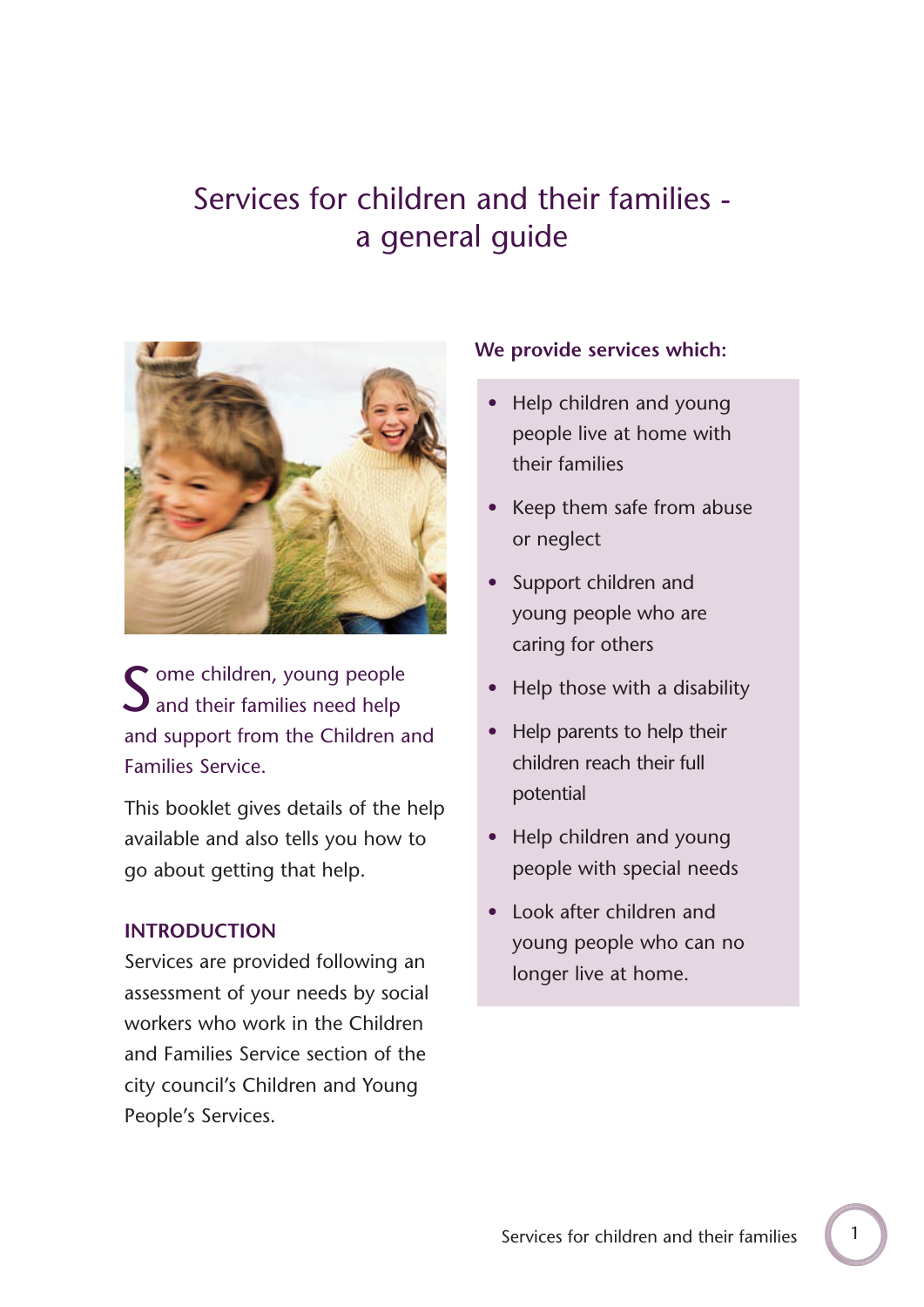A child or young person is defined as being between 0 and 17 years old. In special circumstances, some services can be given to a young person up to the age of 21.

Services will only be provided after we have done an Initial Assessment. (See separate leaflet **What is an assessment? A guide for children, young people and their families**). In some cases a more detailed Core Assessment will be necessary.

#### **GETTING HELP**

Social workers can provide information and offer advice and help on various problems.

They also do assessments with parents, carers, children and young people. These assessments will help us decide which services we can offer.

If you need help for any reason, or know someone that needs help you can telephone or visit the Duty and Assessment Team. They are based in the Civic Centre and you do not need an appointment. Full details are available at the end of this booklet.

#### **WHAT HAPPENS NEXT?**

When you contact the Duty and Assessment Team you will be asked to give some basic details about yourself and the child or young person you are concerned about.

You will be asked what you think the problems are.

At the end of the conversation the social worker will decide what will happen next.

Sometimes the social worker will advise you that we cannot help. If possible they will advise you who else might be able to help.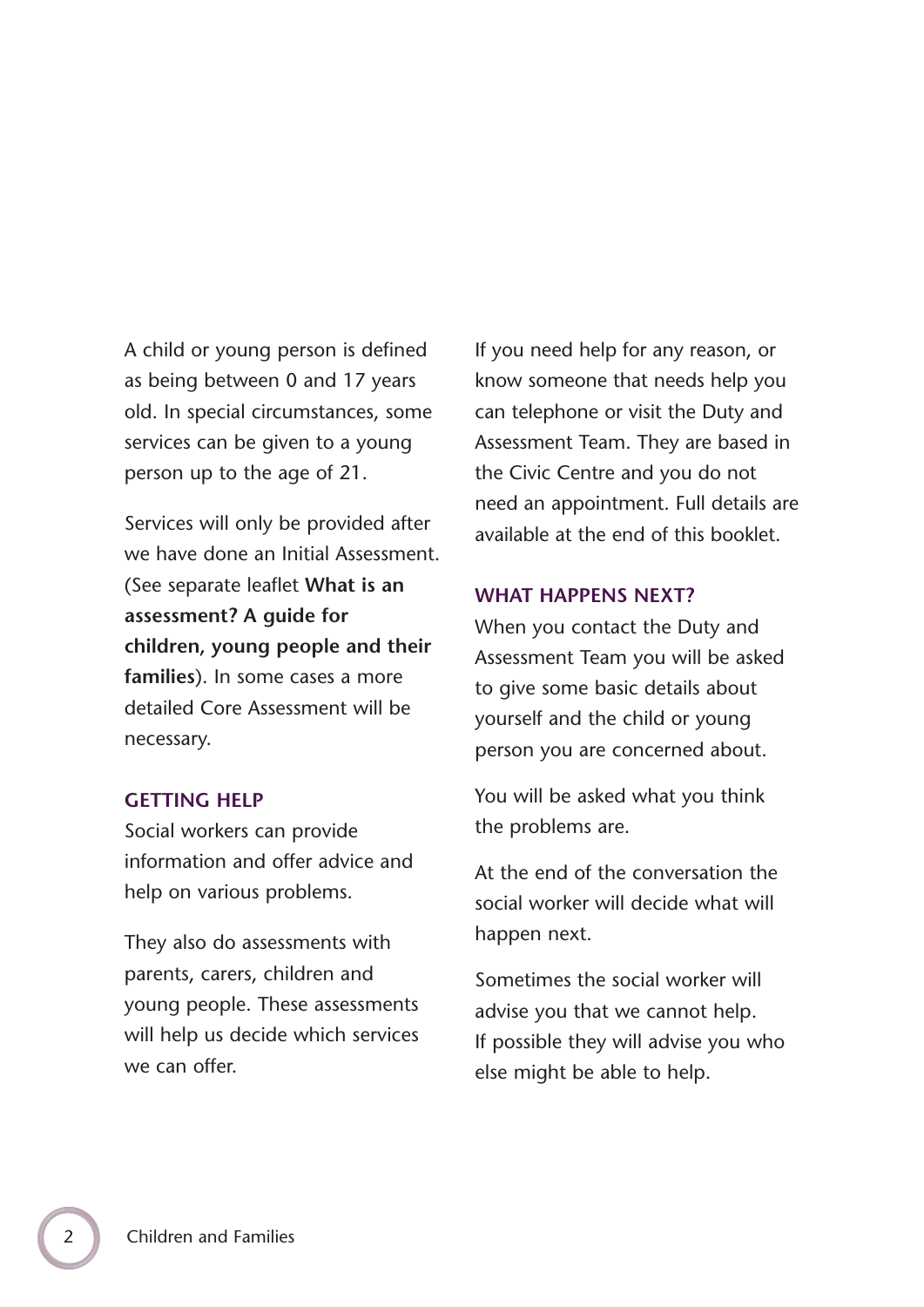

If we are able to help then we will arrange to complete an initial assessment with you and your family.

If you are concerned about someone else and we can help we will contact that person.

## **SERVICES AVAILABLE AFTER AN ASSESSMENT**

#### **Family Advice and Support Team**

We have a special team that offers help, advice and support to families in need.

#### **Family Centres**

Staff at the Family Centres offer group work to address issues such as behaviour management. They can also offer support to parents involved with substance misuse or domestic violence. Staff offer a range of services to families requiring a high level of support

#### **CHILD PROTECTION**

We must investigate circumstances where children are at risk of harm or where their parents or carers are failing to look after them and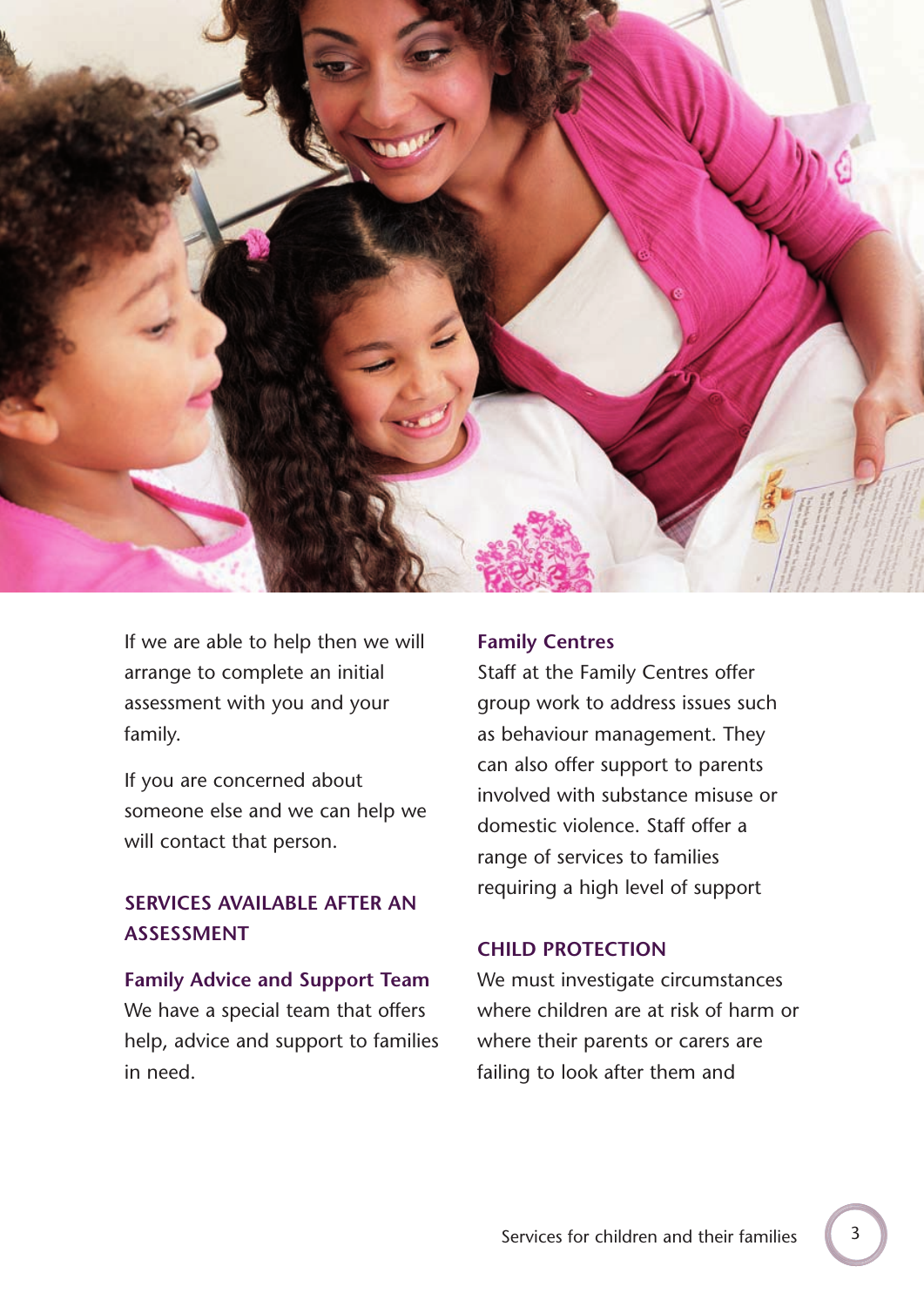

arrange for their protection.

If you suspect that a child or young person is at risk of harm contact the police or the Duty and Assessment Team. You do not have to give your name and address but this would be helpful.

### **DISABLED CHILDREN & YOUNG PEOPLE**

Services for disabled children/young people can include advice, aids to daily living, and in some cases short breaks away from home, to give carers a break..

Contact the Disabled Children & Young People's Team in the first instance or the Duty and Assessment Team.

## **FOSTERING AND ADOPTION SERVICE**

These teams recruit and support foster carers and adoptive parents for children and young people who cannot live with their parents or other relatives.

The adoption team also offers a counselling service for adopted people who wish to find out more information about their origins.

**Fostering and Adoption Service** Tel: 01902 553070 or Freephone: 0800 0730 189

# **WHAT HAPPENS IF I AM UNHAPPY WITH THE ADVICE GIVEN OR MY ASSESSMENT?**

You should at first talk to the social worker who carried out your assessment. They may be able to sort out the problem quickly.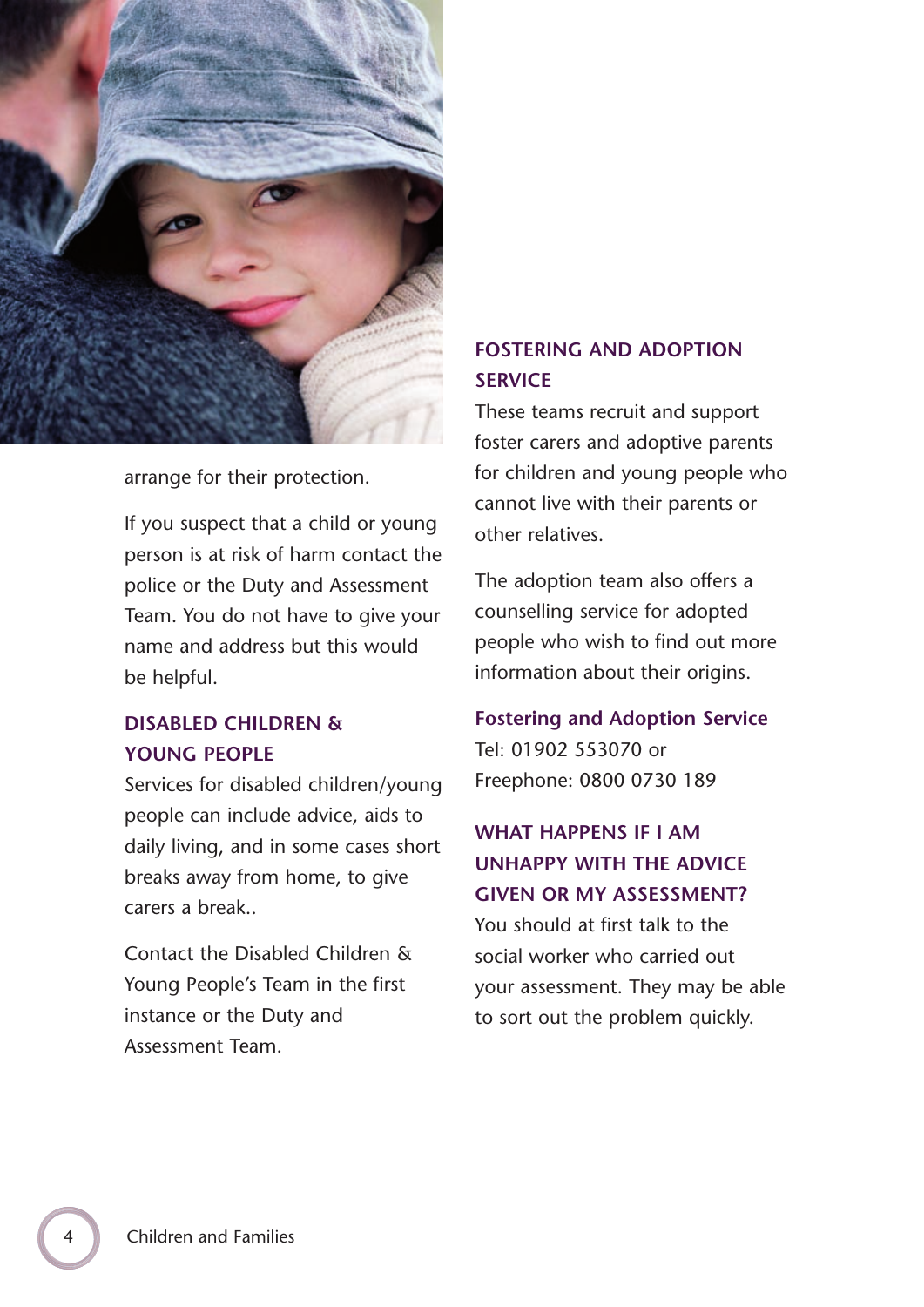

If you are still unhappy contact the Team Manager at the office which carried out your assessment.

If you are either pleased or unhappy with the way we have dealt with you, then you can contact:

**Social Care Complaints and Compliments,**

Quality and Improvement Safeguarding Service, Jennie Lee Professional Centre, Lichfield Road, **Wednesfield** WV11 3HT

Tel: 01902 553047 E-mail: wscb@ wolverhampton.gov.uk

This information is produced by Wolverhampton City Council Children and Families Service. While every effort has been made to ensure accuracy no liability can be accepted for any mistakes or omissions that may have occurred. The information contained in this leaflet is intended as a guide only. For further information contact the social work teams.

#### **CONTACT NUMBERS:**

#### **Duty and Assessment Team**

(For all matters relating to support for children and families and for child protection concerns) Civic Centre St Peter's Square Wolverhampton Tel: 01902 555392

Opening times Monday to Thursday 9am to 4.30pm. Friday 9am to 4pm.

Telephone calls to the service will be answered between 8.30am and 5pm Monday to Thursday and 8.30am to 4.30pm on Fridays.

#### **Fostering and Adoption Service**

(For those interested in fostering or adoption or those wanting counselling about fostering/ adoption) Tel: 01902 553070 Freephone: 0800 0730 189